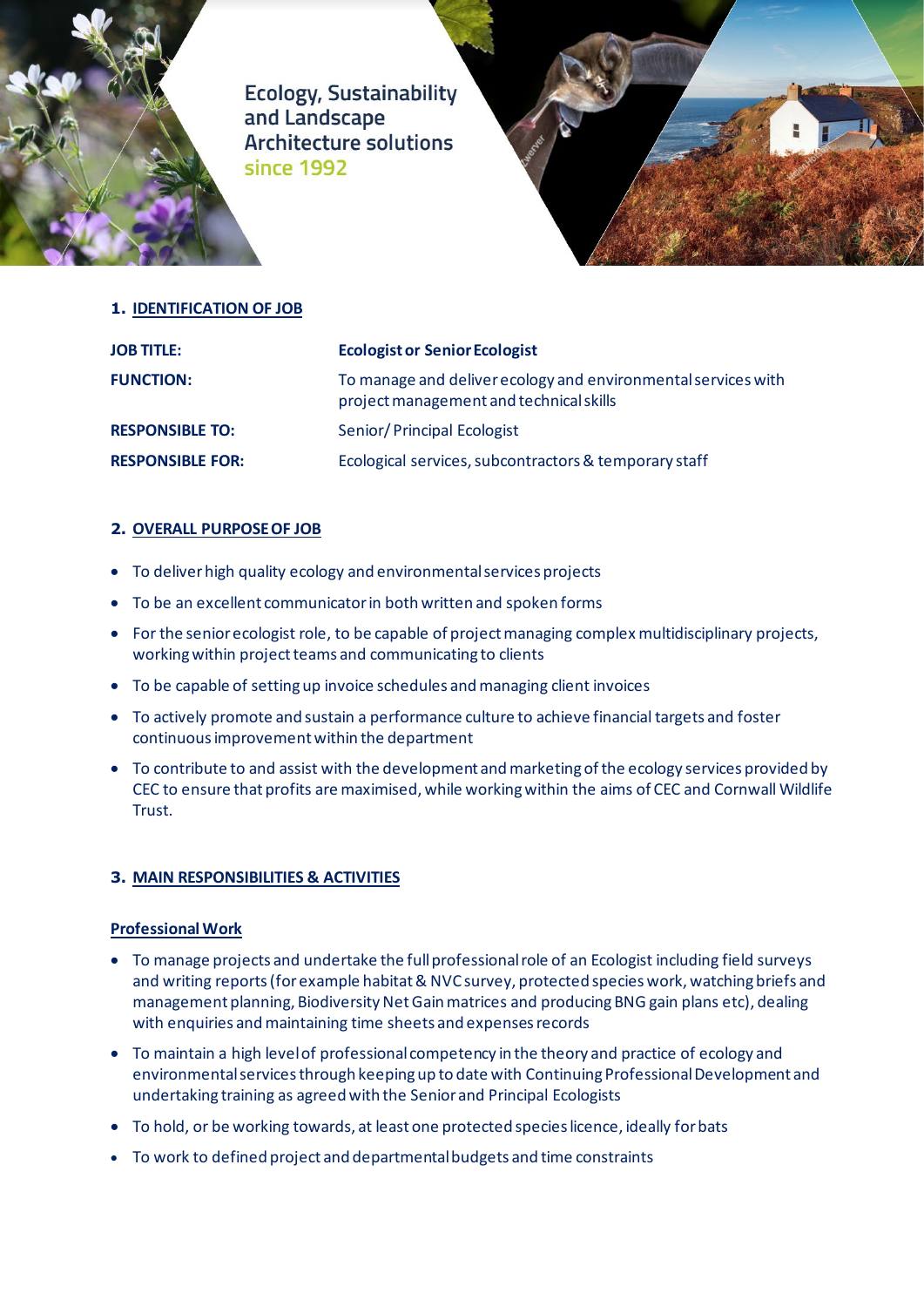- To contribute to maintaining and deliveringCEC's Quality Assurance system, including peer review of other Ecologists reports
- To appoint and manage sub-contractors and monitor their work to ensure effective delivery
- To provide guidance, mentoring, training & support to other members of staff where required
- To attend daytime, evening and weekend meetings and surveys as appropriate
- To help to maintain a tidy and efficient working environment using the project management and personnel management systems CEC uses
- To undertake other duties appropriate to the post as delegated by the Managing Director, Principal and Senior Ecologists and to abide with organisational policies and procedures.

## **Marketing**

- To assist with the preparation of bids, tenders, and project teams under the direction of the Principal and Senior Ecologists
- To build and fostereffective and positive working relationships with clients
- To assist with and undertake marketing activities as appropriate, including attendance at client meetings, exhibitions, networking events, preparation of articles and press releases, and delivering talks etc.
- To research and identify potential new sectors of work and pursue opportunities to secure new clients and contracts
- To maintain CEC's profile through networking and engagement in the professional community
- To contribute to the delivery of CEC's Marketing Strategy.

### **Management**

- To deputise as necessary for the Senior/ Principal Ecologists
- To prepare for and attend regular team meetings
- To manage personalwork programme and Quality Assurance standards
- To monitor project financial status and report to Senior/ Principal Ecologists
- To identify personaltraining needs and opportunities
- To contribute to the delivery of the CEC Business Plan
- To help to ensure the operations of CECare effectively integrated with those of the Cornwall Wildlife Trust

**Other:**